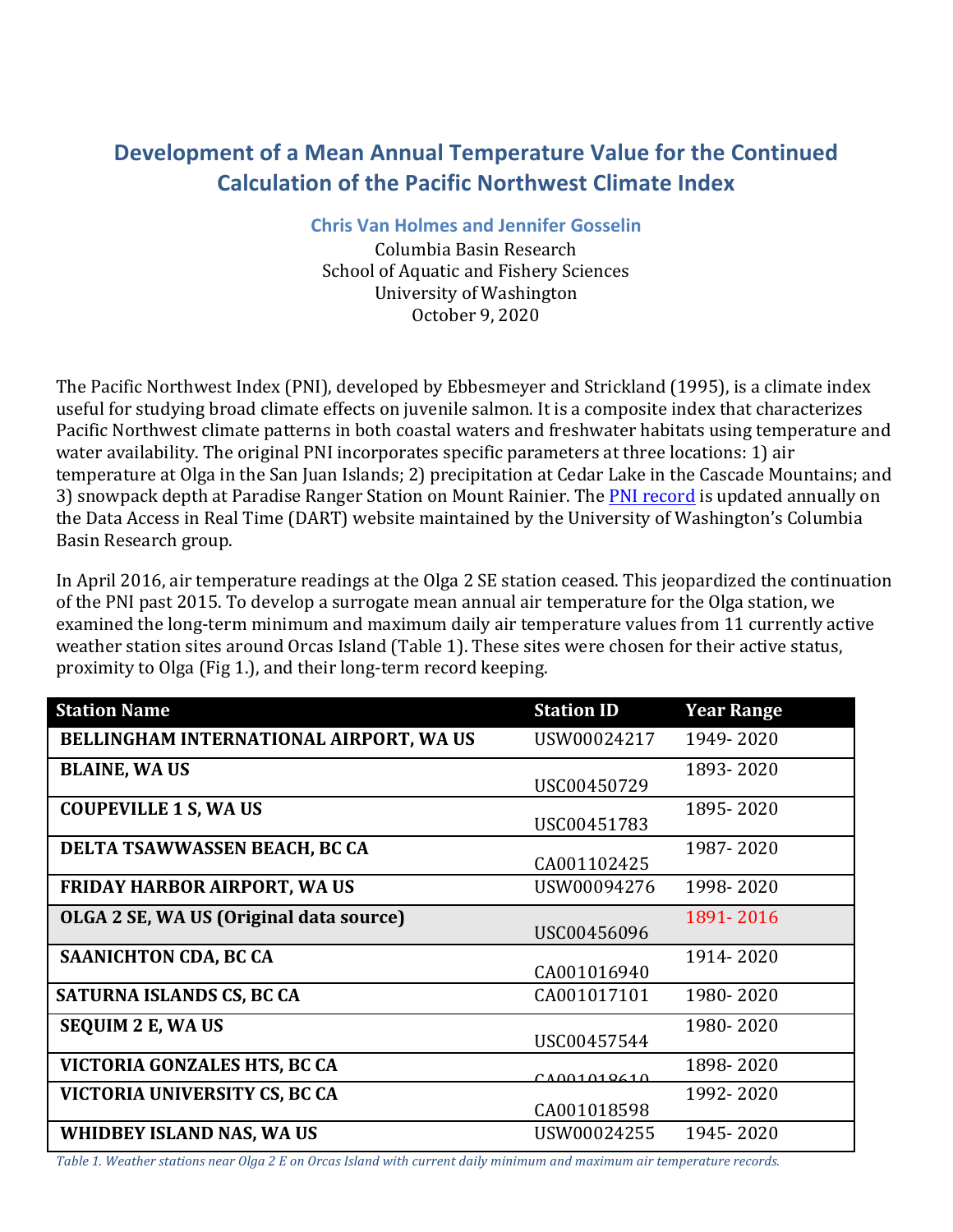

*Figure* 1. *Location of alternative sites for air temperature records relative to the original OLGA site.* 

We modeled the annual average  $T_{min}$  and  $T_{max}$  for Olga 2 SE independently, using dynamic factor analysis (DFA) of the annual average  $T_{min}$  and  $T_{max}$  from these 11 sites. We chose to use dynamic factor analysis because it can analyze short, non-stationary time series containing missing values (Zuur et al 2003). The modeled average annual temperatures for Olga 2 SE to be used in the PNI calculations were then determined by the formula

 $T_{avg} = (T_{min} + T_{max})/2$ 

Figure 2 shows the close correspondence of the DFA modeled air temperature measures to the reported temperatures. The  $R^2$  for actual vs modeled  $T_{avg}$  is 0.98 (Figure 3).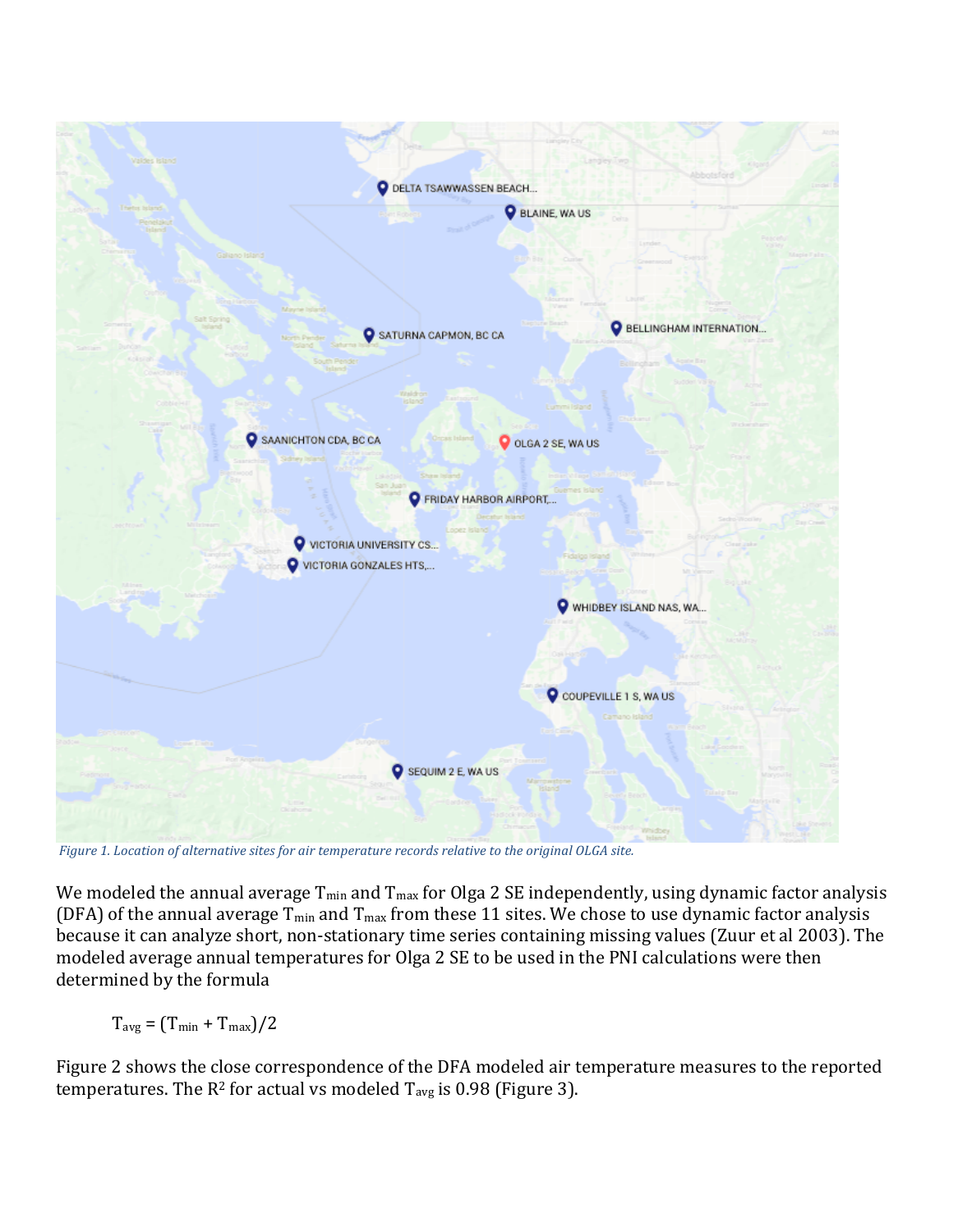

*Figure 2. Actual and modeled annual air temperature measures for Olga 2 SE.* 



Figure 3. Modeled vs actual Olga 2 SE average annual temperatures (1893-2015).

Figure 3 shows the large  $R^2$  values of the actual and modeled temperatures. 1881 and 1882 are omitted due to the large number of missing daily data points for those years.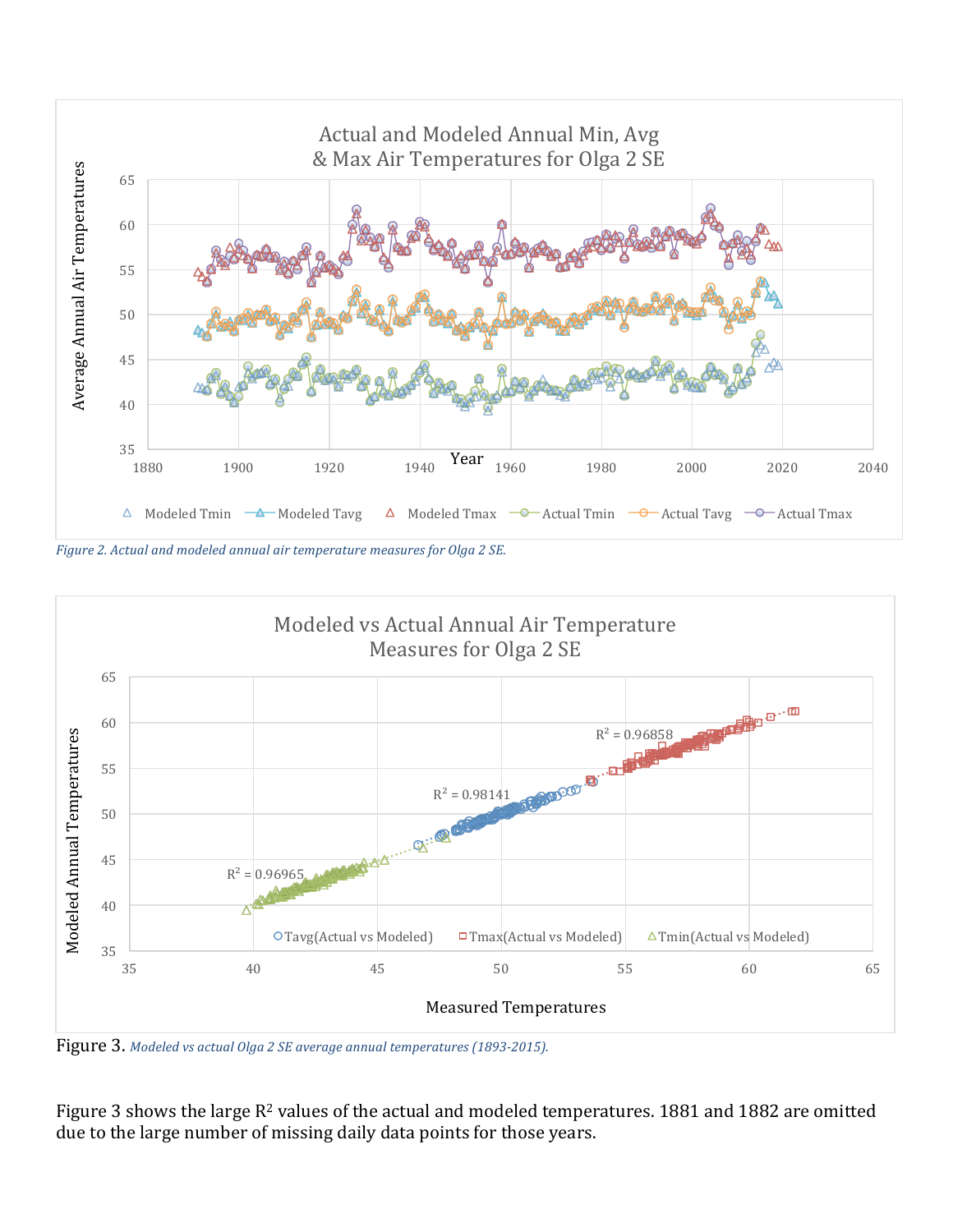The results of using the DFA modeled temperatures as the basis for the alternative PNI (aPNI) are shown in Figure 4 with the original PNI values.



Figure 4. PNI plotted with aPNI.

The two values are highly correlated with an  $R^2$  of 0.98 (Fig 5). However, the aPNI deviations from PNI show a change in pattern starting in 2003 (Fig.6), where deviations tend to be larger and the aPNI tends to underestimate the measured PNI value. We suspect the longer term temperature modeling is obscuring the increased variability in actual temperatures in recent years.